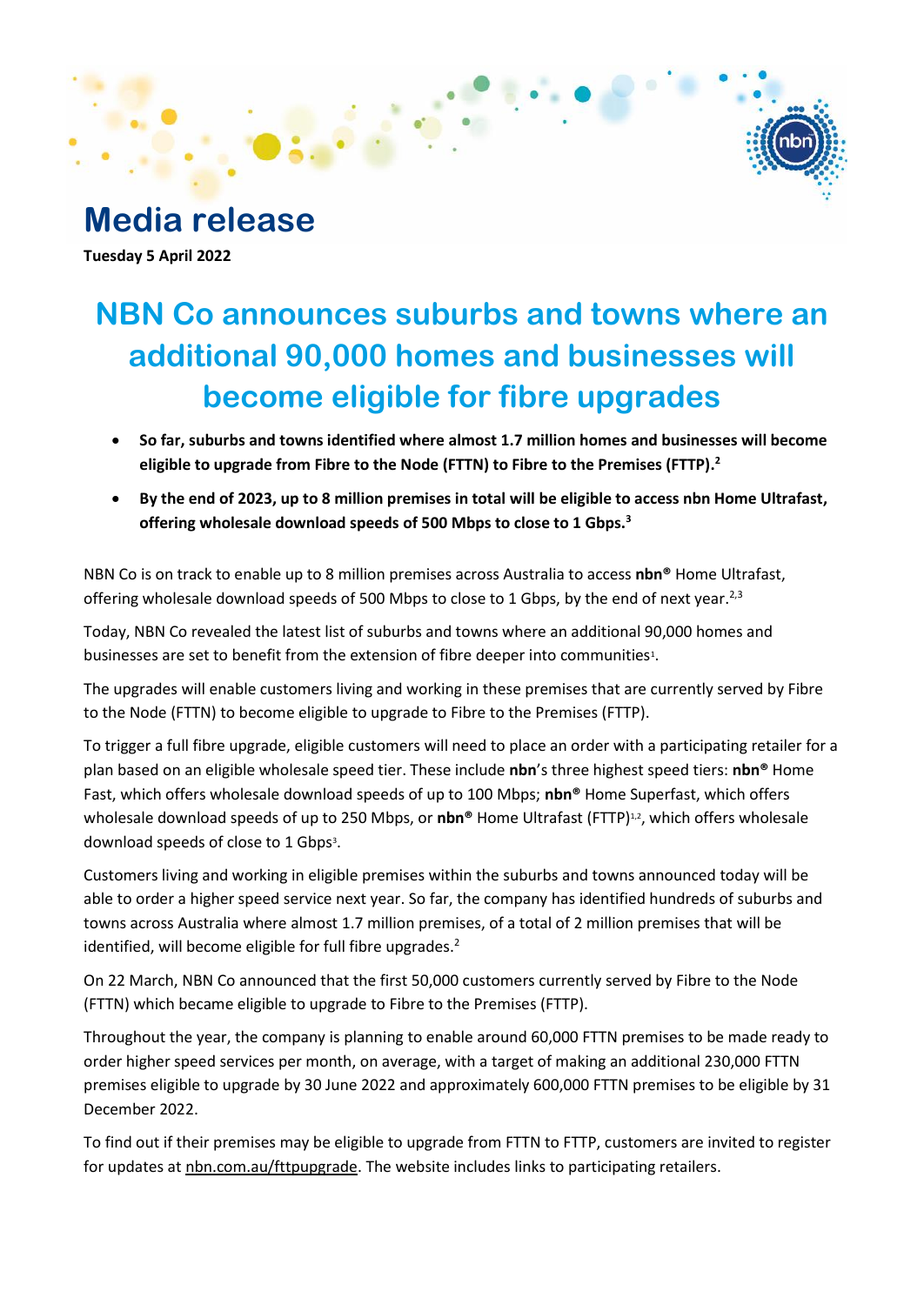The fibre extensions announced today includes eligible premises in parts of the following suburbs and towns<sup>3</sup>:

| <b>State/Territory</b> | <b>Suburb or Town</b>                                                                                                                                                                                                                                            |
|------------------------|------------------------------------------------------------------------------------------------------------------------------------------------------------------------------------------------------------------------------------------------------------------|
| <b>New South Wales</b> | Byron Bay*, Albury, Berowra, Blue Haven, Calala, Cardiff South, Charlestown*,<br>Dubbo*, East Ballina, Kanwal, Kincumber*, Kingscliff, Macquarie Hills, Port<br>Macquarie*, Rutherford, Shellharbour, Suffolk Park, Watanobi, Wauchope, West<br>Tamworth, Wyong* |
| Victoria               | Herne Hill, Highton, Horsham, Kyabram, Lara, Mildura, North Wonthaggi,<br>Pakenham, Queenscliff, Roxburgh Park, Warragul, West Wodonga*, Wodonga*                                                                                                                |
| <b>Queensland</b>      | Glenvale, Newport, Norman Gardens, Palmwoods, Petrie, Wurtulla                                                                                                                                                                                                   |
| <b>South Australia</b> | Littlehampton, Nairne                                                                                                                                                                                                                                            |
| Western Australia      | Attadale, Canning Vale, Halls Head, Wannanup                                                                                                                                                                                                                     |

*\*Indicates identification of additional footprint in suburbs and towns previously announced.*

## **Kathrine Dyer, Chief Operating Officer at NBN Co, said:**

"After rolling out the network at pace, we are turning our attention and investment towards improving access to fibre upgrades on Fibre-to-the-Node (FTTN) and Fibre-to-the-Curb (FTTC).

"We have so far identified the suburbs and towns across Australia where customers living and working in almost 1.7 million premises will be able to access the highest speeds currently available on the **nbn** network, with download speeds of close to 1 Gbps.<sup>3</sup>

"We are on track to achieve our goal of enabling around 8 million premises, or up to 75 per cent of homes and businesses on the fixed line network, to access **nbn**'s highest speed tiers with wholesale download speeds of 500 Mbps to close to 1 Gbps by the end of 2023."<sup>3</sup>

#### **ENDS**

## **Notes to editors**

1 NBN Co reserves the right to amend the list of targeted suburbs and towns for the local fibre network build at its discretion if circumstances change and if absolutely necessary.

2 Conditions, eligibility criteria and costs will apply. Eligibility criteria is expected to include, among other things, being designated by nbn as a simple premises (eg. standalone premises or Single Dwelling Unit (SDU)) and once the program is available for an eligible premises, placing an order for an **nbn®** powered plan based on an eligible wholesale speed tier. Additional costs may apply to providers, who may choose to pass this charge onto their customers.

3 Regardless of the retail service you purchase, the actual wholesale speeds delivered by **nbn**'s highest wholesale speed tiers of 500 to close to 1000 Mbps will be less than 1Gbps due to equipment and network limitations and the peak information rate may fall anywhere in this range. In addition, the HFC Home Ultrafast bandwidth profile downstream service provided to retail providers is a ranged profile with a maximum sustained information rate of 750Mbps. Reference to speeds are not end user speeds; they are wholesale layer 2 peak information rate bandwidth provided to retail providers. An end customer's experience, including the speeds actually achieved over the **nbn** network, depends on the **nbn®** access network technology and configuration over which services are delivered to their premises, whether they are using the internet during the busy period, and